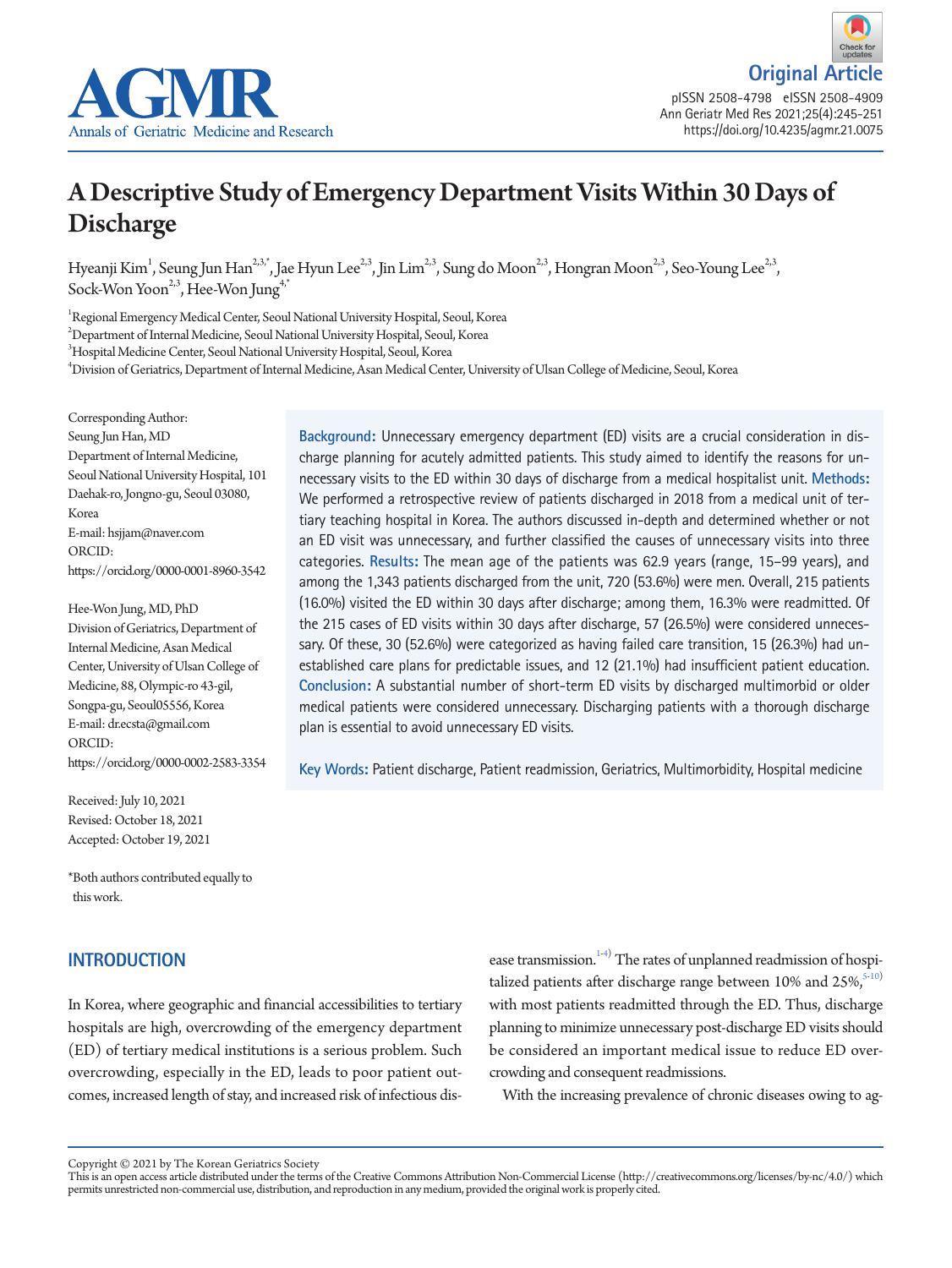ing, many patients have multimorbidities. $^{11-13)}$  $^{11-13)}$  $^{11-13)}$  $^{11-13)}$  The risks of readmission and ED visits are high among older or multimorbid patients. Hence, eliminating unnecessary hospital visits among these patients is a priority.  $14-18$  $14-18$ <sup>2</sup> Since the launch of the hospitalist system, older or multimorbid patients are often treated in hospital units by hospitalists who provide generalized medical care.<sup>5[,6](#page-4-2))</sup> Studies of medical hospitalist units in tertiary teaching hospitals in Korea have reported that the mean age of hospital inpatients is  $>60$ years, that most patients have multimorbidities, and that the average Charlson Comorbidity Index score is 6 or more.<sup>5)</sup> Hence, the readmission of patients from hospitalist units is of crucial concern when considering post-discharge ED visits.

To our knowledge, no published data have yet described the details and causes of ED visits after acute admission to hospitalist units in Korea. This study aimed to identify reasons for visiting the ED within 30 days of discharge and describe the reasons for unnecessary ED visits in multimorbid or older medical patients. We assessed cases in detail and proposed how physicians might prevent unnecessary ED visits, which could not only reduce ED overcrowding but also minimize unnecessary use of medical re-sources.<sup>[19](#page-5-6))</sup>

# **MATERIALS AND METHODS**

#### **Study Design and Participants**

This retrospective database study collected information on ED visits of patients who were discharged from the hospitalist unit of a tertiary teaching hospital in Korea in 2018. The medical hospitalist unit services older or multimorbid inpatients as described in previ-ous studies from the same unit.<sup>5[,6\)](#page-4-2)</sup> We then reviewed in detail medical records of patients who visited the ED within 30 days of discharge.

The study protocol was reviewed and approved by the Institutional Review Board of the Seoul National University Hospital (No. 2021-070-1180), which approved a waiver of consent because of the retrospective nature of the study. The study protocol conformed to the ethical guidelines of the 1975 Declaration of Helsinki.

#### **Determination and Classification of Unnecessary ED Visits**

Previous studies have proposed criteria for determining unneces-sary ED visits based on diagnostic or procedural codes.<sup>20[,21](#page-5-8))</sup> However, criteria based on codes are insufficient to identify the cause of each case or suggest countermeasures. Thus, in this study, a roundtable discussion was performed with all authors who were board-certified internists and currently working in the ED or medical hospitalist units in the same hospital to discuss each case in

depth. First, unnecessary ED visits were determined based on the following criteria.

- (1) Primary care treatable: A patient visited the ED with symptoms that were not obvious or mild enough to be managed by the primary outpatient clinic of the community.
- (2) Preventable: If a patient's symptoms were reported during the index hospitalization, an appropriate plan was omitted at the time of discharge.
- (3) Hospice care suitable: If a patient's symptoms were worse than before or new, but could have been predicted while the underlying disease was progressing, and for which hospice care was recommended for patients during the index hospitalization.

Second, unnecessary ED visits were classified according to causes:

- (1) Failure of care transitions: Cases that returned to the ED owing to unmet medical or care needs after discharge to the community or that were admitted to medical institutions in the community. This category also included issues regarding discordance between physicians and patients regarding the therapeutic goal of index hospitalizations leading to ED visits.
- (2) Unestablished care plans for predictable issues: This category included unnecessary ED visits associated with previous discharge planning, such as predictable medical or caregiving issues after index discharge regarding symptoms (e.g., pain, dyspnea) of the underlying medical conditions.
- (3) Insufficient patient education: This category included issues such as education for the management of feeding tubes, drainage tubes, or intravenous catheters, as well as the administration of certain medications.

#### **Statistical Analysis**

Data are expressed as mean ± standard deviation or number (percentage), unless stated otherwise. Independent t-test and Pearson  $\chi^2$  test were used to compare continuous and categorical variables, respectively, between patients who visited the ED and those who did not. We considered two-sided p-values < 0.05 to be statistically significant. IBM SPSS Statistics for Windows version 23.0 (IBM Corp., Armonk, NY, USA) was used for all statistical analyses.

# **RESULTS**

#### **Clinical Characteristics of Index Hospitalizations**

A total of 1,343 patients were discharged from the medical hospitalist unit during the study period. Their mean age was 62.9 years (range, 15–99 years); 720 patients (53.6%) were men, and 323 pa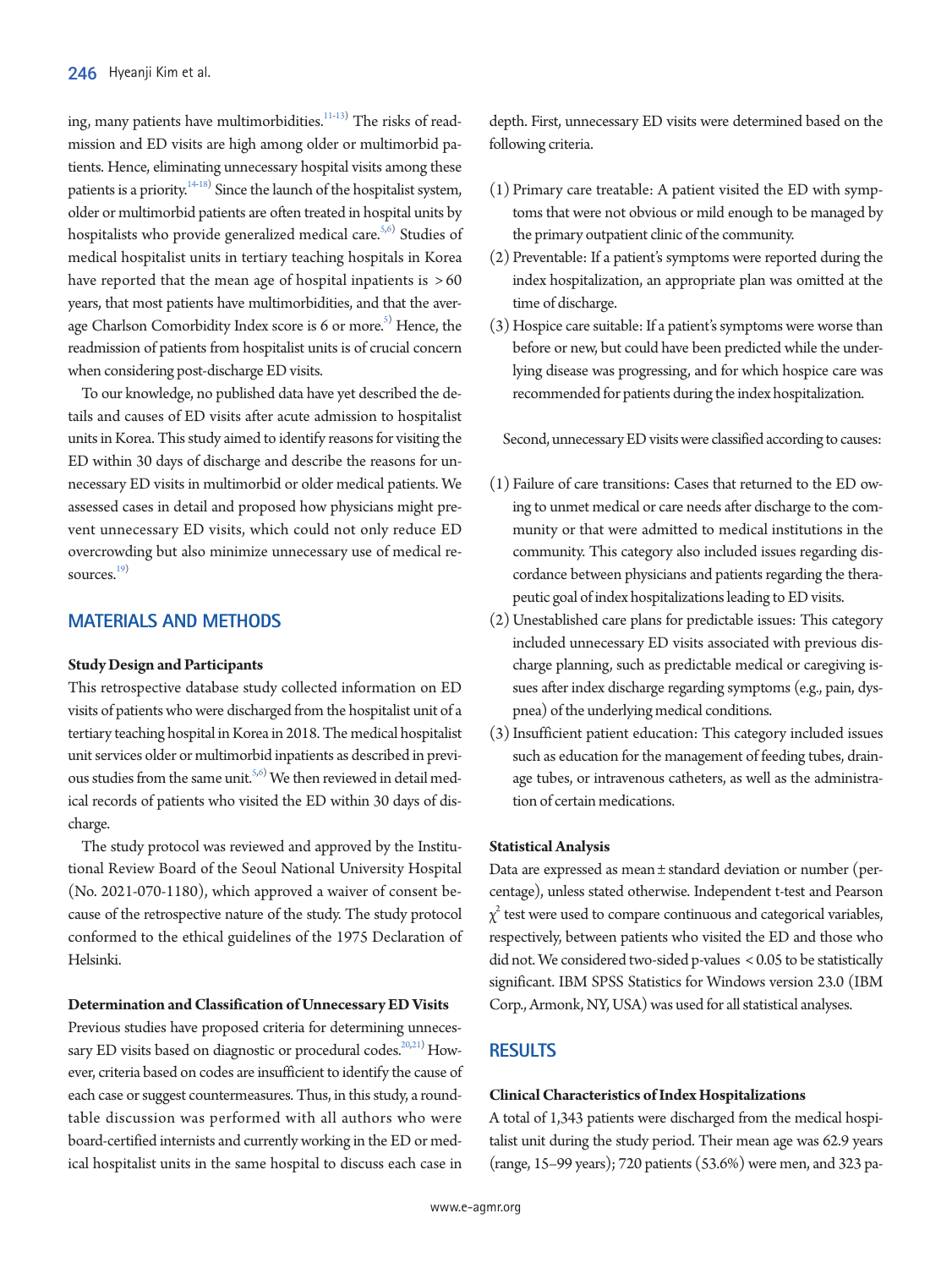were respiratory tract infection, liver disease, and kidney disease. The mean length of stay was 11.3 nights, and 57 patients (4.2%) were transferred to long-term care hospitals after discharge.

A total of 215 patients (16.0%) visited the ED within 30 days of discharge. Among them, 16.3% were admitted from the ED to the ward. The mean age of patients did not differ significantly between those who did and did not visit the ED. Compared to those in the non-visiting group, patients in the visiting ED group had higher proportions of men and patients admitted to the ED for index hospitalization (63.3% vs. 51.8% and 34.0% vs. 22.3%; p = 0.002 and p < 0.001, respectively). Patients in the visiting ED group also had longer hospital stays during the index hospitalization than those in the non-visiting group (mean, 13.4 nights vs. 10.9 nights;  $p = 0.001$ ). The proportions of patients with cancer or those who were transferred to long-term care hospitals did not differ between the two groups [\(Table 1](#page-2-0)).

## **Clinical Characteristics and Causes of Unnecessary ED Visits**

Of the 215 visits to the ED within 30 days of discharge, 57 (26.5%) were determined to be unnecessary (40 primary care treatable, 12

<span id="page-2-0"></span>**Table 1.** Clinical characteristics of the study population

preventable, and 5 hospice care suitable). There were fewer men in the unnecessary visiting group than in the necessary visiting group  $(49.1\% \text{ vs. } 68.4\%; \text{ p} = 0.010)$ , and no significant differences in age, route of index hospitalization, proportion of patients with cancer, length of hospital stay, and proportion of patients transferred were noted between the two groups [\(Table 2](#page-2-1)).

Categorization of unnecessary ED visits according to causes revealed 30 (52.6%) visits for failure of care transition, 15 (26.3%) for unestablished care plans for predictable issues, and 12 (21.1%) for insufficient patient education [\(Fig. 1](#page-3-0)).

## *First cause: failure of care transitions*

This category was the most common reason for unnecessary ED visits. Most cases in this category (24 of 30 visits) were treatable by primary care institutions. The cases in this category largely involved communication issues related to discharge planning or insufficient information about the local health system's coping capabilities. Several patients wanted parenteral nutrition, paracentesis, medications to control non-serious symptoms, and reassurance regarding insignificant symptoms. For example, a 49-year-old male patient returned to the ED 3 weeks after transfer seeking a prescription for laxatives. This category also included patients and their caregivers who were dissatisfied with the local medical insti-

| Variable                             | Non-visiting    | Visiting ED     | p-value |
|--------------------------------------|-----------------|-----------------|---------|
| Number of patients                   | 1,128(84.0)     | 215(16.0)       |         |
| Age $(y)$                            | $62.9 \pm 13.6$ | $62.8 \pm 13.2$ | 0.978   |
| Sex, male                            | 584(51.8)       | 136(63.3)       | 0.002   |
| Index hospitalization through the ED | 250(22.3)       | 73(34.0)        | < 0.001 |
| Malignancy-associated problems       | 876(77.7)       | 176(81.9)       | 0.171   |
| Length of stay (nights)              | $10.9 \pm 10.1$ | $13.4 \pm 9.3$  | 0.001   |
| Transfer to LTCHs                    | 51(4.5)         | 6(2.8)          | 0.248   |
|                                      |                 |                 |         |

Values are presented as number (%) or mean±standard deviation.

ED, emergency department; LTCH, long-term care hospital.

<span id="page-2-1"></span>

| Table 2. Clinical characteristics of patients who visited the ED within 30 days of discharge |  |  |
|----------------------------------------------------------------------------------------------|--|--|
|----------------------------------------------------------------------------------------------|--|--|

| Variable                         | Necessary       | Unnecessary     | p-value  |
|----------------------------------|-----------------|-----------------|----------|
| Number of patients               | 158(73.5)       | 57(26.5)        |          |
| Age $(y)$                        | $63.6 \pm 12.7$ | $60.6 \pm 14.7$ | 0.136    |
| Sex, male                        | 108(68.4)       | 28(49.1)        | 0.010    |
| Index hospitalization through ED | 57(36.1)        | 16(28.1)        | 0.274    |
| Malignancy-associated problems   | 133 (84.2)      | 43(75.4)        | 0.142    |
| Length of stay (nights)          | $13.5 \pm 9.3$  | $12.9 \pm 9.3$  | 0.680    |
| Transfer to LTCHs                | 4(2.5)          | 2(3.5)          | $0.657*$ |

Values are presented as number (%) or mean±standard deviation.

ED, emergency department; LTCH, long-term care hospital.

\*Fisher exact test.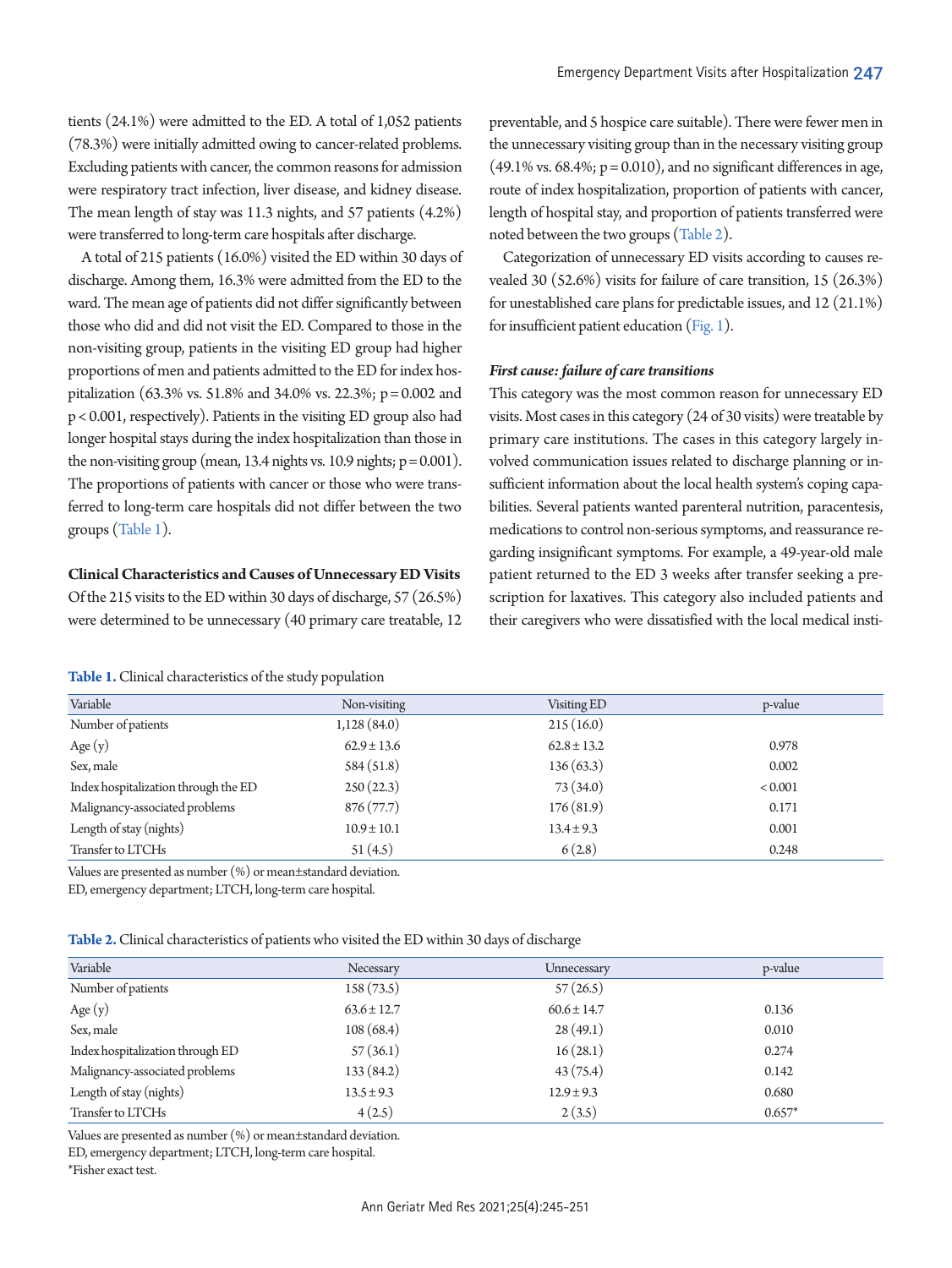<span id="page-3-0"></span>

**Fig. 1.** Classification according to causes of unnecessary emergency department visits.

tutions who instead visited the ED of a tertiary hospital seeking admission. In this category, three patients returned to the ED after being discharged home and were eventually transferred to a medical institution at which hospice care was available.

## *Second cause: unestablished care plans for predictable issues*

The most common reason for ED visits in this category was deficient analgesics for predictable pain (9 of 15 visits), such as breakthrough cancer pain. A patient revisited the ED complaining of abdominal pain only 3 days after discharge. The patient had stage IV intrahepatic cholangiocarcinoma and was discharged after undergoing biopsy of the newly detected neoplasm found on computed tomography. Since the patient complained of persistent pain in the right upper quadrant during hospitalization, it was predictable that the pain would continue even after discharge. There were also several cases of ED revisits owing to diet-related problems (3 of 15 visits). For instance, a 58-year-old man was brought to the ED because of seizures. During index hospitalization, the patient had a seizure for the first time and was prescribed an antiepileptic drug. However, pills were prescribed at the time of discharge despite the patient having difficulty swallowing. As the patient could not take oral medication, the blood level of the antiepileptic drug decreased, resulting in more seizures.

#### *Third cause: insufficient patient education*

A total of 12 patients returned to the ED owing to a lack of training in drug administration and management of feeding or drainage tubes. One patient also visited the ED because of hypoglycemia. During the previous hospitalization, the patient started taking insulin for the first time and thus was not familiar with insulin administration. Another patient returned to the ED because the percutaneous transhepatic biliary drainage (PTBD) catheter had disconnected from the drainage bag. The patient was discharged in the morning and had to return to the ED within several hours. The patient returned home immediately after the healthcare staff reconnected the PTBD catheter to the drainage bag. Most cases in this category (10 of 12) were treatable by primary care.

# **DISCUSSION**

Consistent with the literature, the results of this study revealed that a substantial number of patients returned to the ED shortly after discharge. Of these, 26.5% of ED visits were unnecessary. Unnecessary ED visits cost patients, consume their physical strength, and risk the acquisition of infectious diseases. More importantly, unnecessary ED visits may lead to wasted medical resources and prevent the efficient use of these resources for patients who require emergency treatment. In this study, we classified the causes of unnecessary ED visits after discharge into three categories.

In this study population, the most common type of unnecessary ED visits was primary care treatable, often caused by a failure of transition care. It is essential to link patients to community medical institutions at or before discharge so that they can visit primary or secondary medical institutions rather than tertiary hospitals for mild symptoms. It is also important to create a referral detailing the patient's condition for local primary or secondary medical institutions. Patients also return to the ED after discharge because of a lack of communication between the staff of medical institutions. If a patient is discharged from a tertiary hospital and transferred to a nursing home or another hospital, the attending physician must fully explain the patient's condition to the medical staff at the hospital. For instance, if no additional treatment plan and hospice care are needed, ED visits for worsening medical conditions can be a futile process. Patients may experience unnecessary suffering from being repeatedly transferred to the ED, even when death is imminent. Sharing information and ensuring two-way open communication between medical service providers are important for reduc-ing unnecessary ED visits.<sup>22[,23](#page-5-10))</sup> In addition, a system that allows hospitals to share medical records for a certain period before and after transfer is also worth considering.

Patient factors often negate efforts for effective care transitions. This may be because of current medical delivery systems in Korea. Patients in Korea can receive treatment at a tertiary hospital for a similar fee, even for common mild chronic disease, with a simple request from the primary clinic. $24$ ) Medical institutions at each level are trying to attract patients through competition rather than co-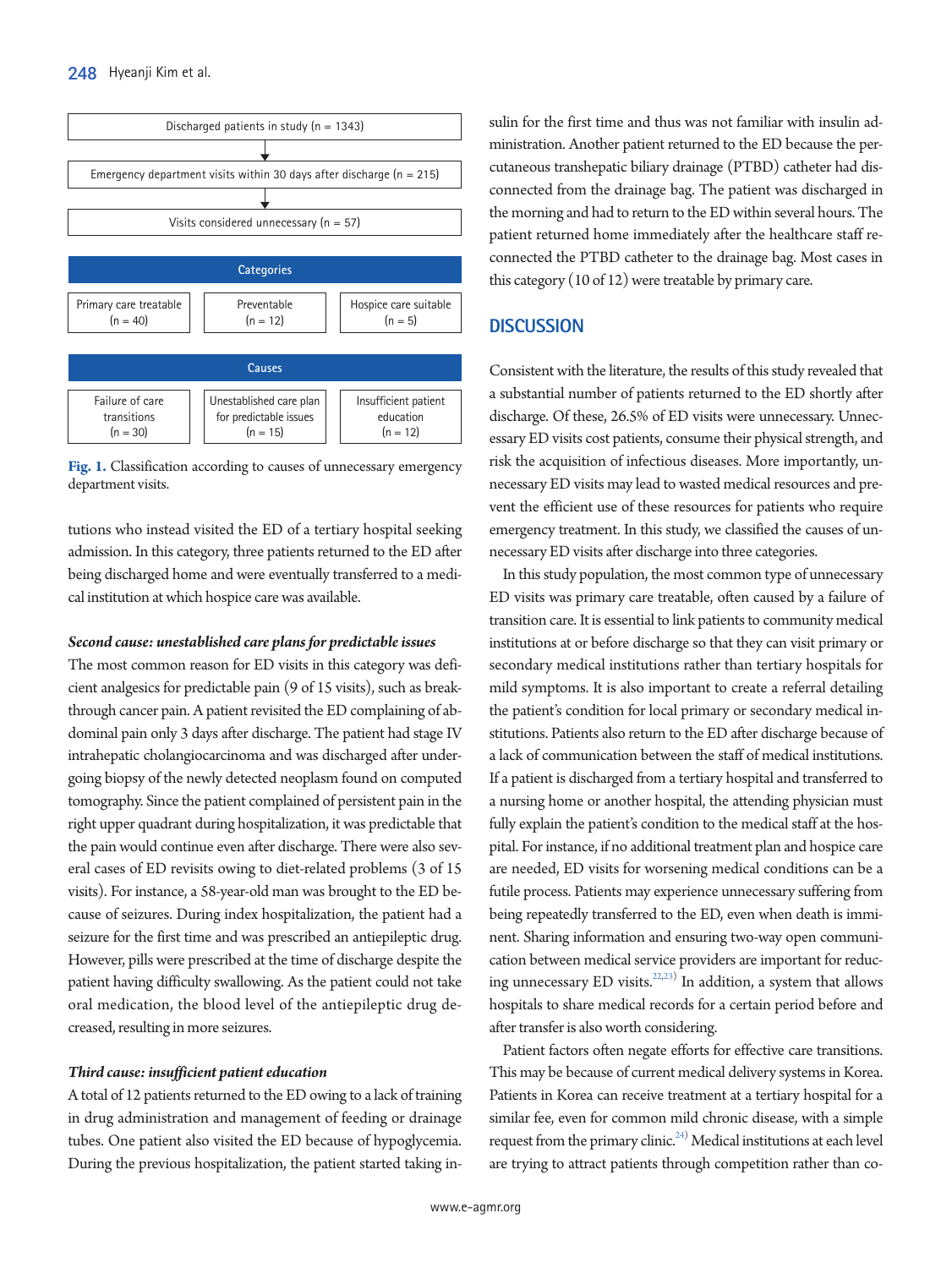operation. Most patients, regardless of their degree of discomfort, tend to seek treatment at large tertiary hospitals. A similar trend has been reported in emergency care.<sup>25[,26\)](#page-5-13)</sup> Therefore, successful care transitions should always also inform patients about the capabilities of local primary or secondary medical institutions. Attending physicians must also explain to patients the disease course and prognosis and provide a list of indications for when he or she should visit the ED of the tertiary hospital at which they had previously received treatment. The patients in this study tended to visit the ED even for mild symptoms that did not require treatment at a tertiary hospital. When a patient is discharged from a tertiary medical institution, the attending physician may instruct the patient to visit a local primary or secondary medical institution for minor problems.<sup>[27](#page-5-11)[,28](#page-5-14))</sup>

Predicting and responding to potential health-related situations in patients are important roles of attending physicians upon discharge. Unless told how to properly cope with their situation, patients will likely return to the ED every time unexpected symptoms occur. When a meticulous care plan is not available, patients will likely return to the ED after discharge for inappropriate issues such as hydration, additional nutritional supplementation, or drug prescription. When a physician prescribes discharge medications, it is necessary to follow a process that reflects the opinions of phar-macists, nurses, caregivers, and patients.<sup>29-[32](#page-5-16))</sup>

Patient education must be provided to empower their self-care ability upon discharge.<sup>27[,29,](#page-5-15)[32\)](#page-5-16)</sup> Such education may include information on daily life, such as eating and bathing, or medical information such as the name, dose, and method of taking medications. In particular, healthcare professionals must educate patients who are discharged from the hospital with indwelling medical devices such as urinary catheters, nasogastric tubes, or PTBD on proper management procedures. Training these patients to adjust their insulin dose or manage drainage tubes would avoid visits to the ED. If education encompassing instructions for patients who are discharged from acute hospitals could be reimbursed, unnecessary ED visits associated with this issue might be alleviated.

Discharging patients from hospitals is a complex process, as observed for each case in this study. Meticulous and individualized discharge plans may reduce unnecessary post-discharge ED visits. Previous studies have proposed various approaches to improve the discharge process and reduce unnecessary ED visits, including pre-discharge interventions (including discharge planning, patient education, and scheduling follow-up appointments) or post-discharge interventions (follow-up phone calls after discharge, com-munication by telemedicine, etc.).<sup>[33](#page-6-0)[-35](#page-6-1))</sup> Bridging interventions, such as transition coaches and continuity of care between inpatient and outpatient departments, may also be helpful. Reducing unnec-

essary ED visits may improve both patient quality of life and the financial status of the healthcare system. Furthermore, the burden on medical personnel may decrease.

The findings of this study should be considered in light of the following limitations. First, the study sample was limited to data from the medical hospitalists-operated unit of a tertiary hospital, in which most patients were older or had serious underlying diseases such as cancer. The results of this study might be difficult to apply to primary or secondary local hospital situations. Second, cases of ED visits other than the hospital where the patients were discharged were not investigated. Third, this study depended on the accuracy of the documented data, which was retrospective and administrative in nature. Finally, although there have been suggestions on ways to reduce ED visits, none of them were assessed for their efficacy in this descriptive study.

In conclusion, a significant number of short-term ED visits after the discharge of multimorbid or older medical patients were unnecessary. Comprehensive discharge procedures, including care transition, planning for predictable issues, and patient education, are essential. Further interventional and prospective studies are needed to investigate the effects of discharge interventions on ED visits.

# **ACKNOWLEDGMENTS**

#### **CONFLICT OF INTEREST**

The researchers claim no conflicts of interest.

#### **FUNDING**

None.

## **AUTHOR CONTRIBUTION**

Conceptualization, HK; Data curation, HK, SJH, JHL, SM, HM, SYL, SWY, HWJ; Formal analysis, HK, SJH, JHL, SM, HM, SYL, SWY, HWJ; Investigation, SJH; Methodology, SJH, HWJ; Software, SJH; Visualization, HK; Writing – original draft, HK, SJH; Writing – review & editing, SJH.

# **REFERENCES**

- <span id="page-4-0"></span>1. [Di Somma S, Paladino L, Vaughan L, Lalle I, Magrini L, Mag](https://doi.org/10.1007/s11739-014-1154-8)[nanti M. Overcrowding in emergency department: an interna](https://doi.org/10.1007/s11739-014-1154-8)[tional issue. Intern Emerg Med 2015;10:171-5.](https://doi.org/10.1007/s11739-014-1154-8)
- <span id="page-4-1"></span>2. Trzeciak S, Rivers E[P. Emergency department overcrowding in](https://doi.org/10.1136/emj.20.5.402)  [the United States: an emerging threat to patient safety and public](https://doi.org/10.1136/emj.20.5.402)  [health. Emerg Med J 2003;20:402-5.](https://doi.org/10.1136/emj.20.5.402)
- <span id="page-4-2"></span>3. [Kim YJ, Choe JY, Kwon KT, Hwang S, Choi GS, Sohn JH, et al.](https://doi.org/10.1017/ice.2020.376)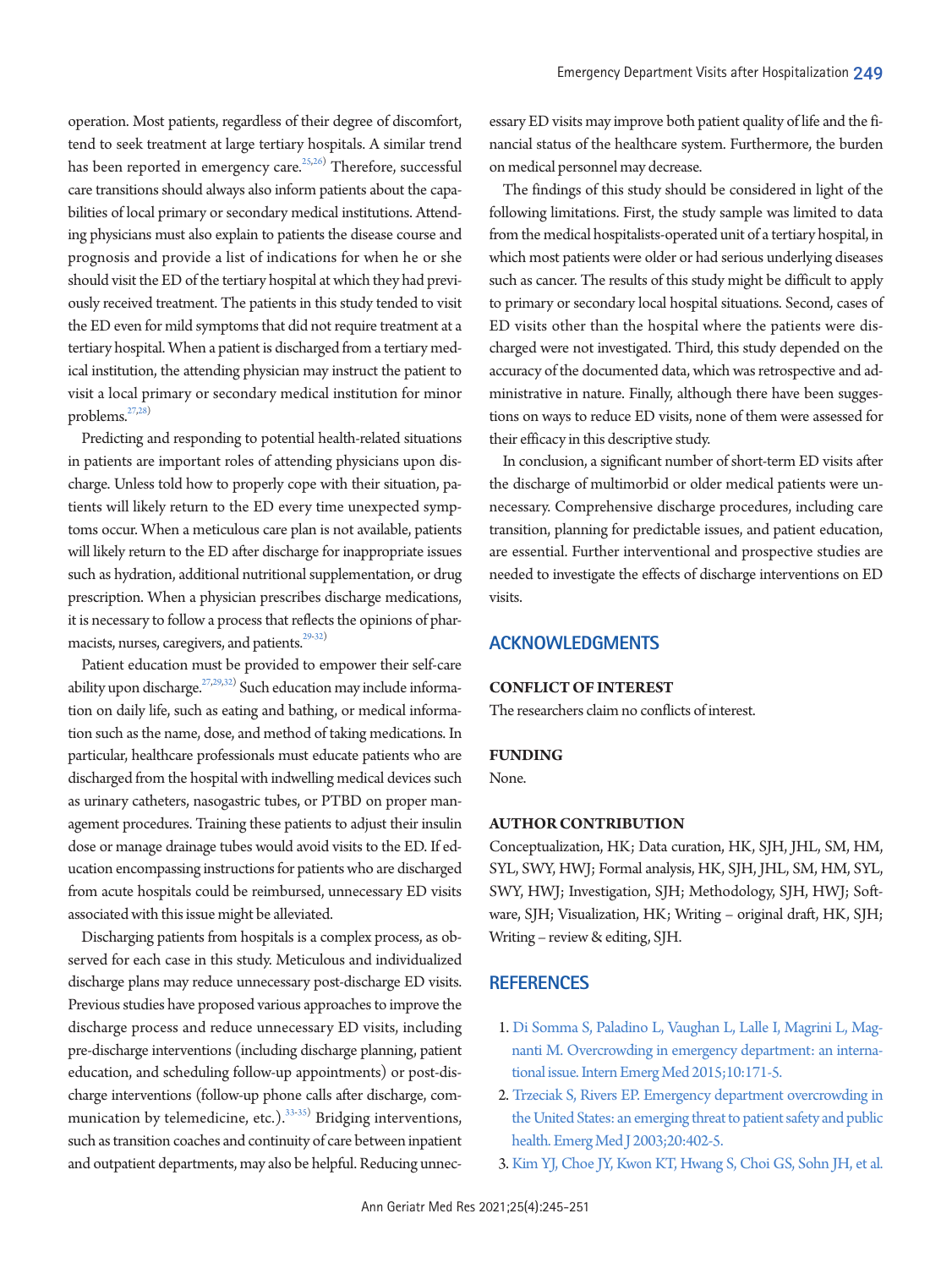[How to keep patients and staff safe from accidental SARS-CoV-2](https://doi.org/10.1017/ice.2020.376)  [exposure in the emergency room: lessons from South Korea's](https://doi.org/10.1017/ice.2020.376)  [explosive COVID-19 outbreak. Infect Control Hosp](https://doi.org/10.1017/ice.2020.376) Epidemiol 2021;42:18-24.

- <span id="page-5-0"></span>[4. Cho SY, Kang JM, Ha YE, Park GE, Lee JY, Ko JH, et al. MERS-](https://doi.org/10.1016/s0140-6736(16)30623-7)[CoV outbreak following a single patient exposure in an emergen](https://doi.org/10.1016/s0140-6736(16)30623-7)[cy room in South Korea: an epidemiological outbreak study.](https://doi.org/10.1016/s0140-6736(16)30623-7)  [Lancet 2016;388:994-1001.](https://doi.org/10.1016/s0140-6736(16)30623-7)
- 5. [Han SJ, Jung HW, Oh DY, Lee JH, Moon SD, Lee S, et al. Com](https://doi.org/10.3346/jkms.2020.35.e117)[parisons of clinical outcomes between weekday-only and full](https://doi.org/10.3346/jkms.2020.35.e117)[time, 24-hour/7-day coverage hospitalist systems. J Korean Med](https://doi.org/10.3346/jkms.2020.35.e117)  [Sci 2020;35:e117.](https://doi.org/10.3346/jkms.2020.35.e117)
- 6. [Lee JH, Jung HW, Jang IY, do Moon S, Lee S, Han SJ. Anticho](https://doi.org/10.4235/agmr.19.0050)[linergic cognitive burden as a predictive factor for in-hospital](https://doi.org/10.4235/agmr.19.0050)  [mortality in older patients in Korea. Ann Geriatr Med Res](https://doi.org/10.4235/agmr.19.0050)  [2020;24:20-6.](https://doi.org/10.4235/agmr.19.0050)
- 7. [Jang JG, Ahn JH. Reasons and risk factors for readmission fol](https://doi.org/10.4046/trd.2019.0073)[lowing hospitalization for community-acquired pneumonia in](https://doi.org/10.4046/trd.2019.0073)  [South Korea. Tuberc Respir Dis \(Seoul\) 2020;83:147-56.](https://doi.org/10.4046/trd.2019.0073)
- 8. [Kim YM, Lee T, Lee HJ, Yang YL, Oh EG. Readmission of high](https://doi.org/10.1097/jhq.0000000000000151)[risk discharged patients at a tertiary hospital in Korea. J Healthc](https://doi.org/10.1097/jhq.0000000000000151)  [Qual 2019;41:e30. -7.](https://doi.org/10.1097/jhq.0000000000000151)
- 9. [Donze J, Lipsitz S, Bates DW, Schnipper JL. Causes and patterns](https://doi.org/10.1136/bmj.f7171)  [of readmissions in patients with common comorbidities: retro](https://doi.org/10.1136/bmj.f7171)[spective cohort study. BMJ 2013;347:f7171.](https://doi.org/10.1136/bmj.f7171)
- <span id="page-5-1"></span>10. Elixhauser A, Steiner C. Readmissions to U.S. hospitals by diagnosis, 2010. In: Healthcare Cost and Utilization Project (HCUP) statistical briefs. Rockville, MD: Agency for Healthcare Research and Quality; 2006.
- <span id="page-5-2"></span>1[1. Jang IY, Lee HY; Lee E; 50th Anniversary Committee of Korean](https://doi.org/10.4235/agmr.19.0013)  [Geriatrics Society. Geriatrics fact sheet in Korea 2018 from na](https://doi.org/10.4235/agmr.19.0013)[tional statistics. Ann Geriatr Med Res 2019;23:50-3.](https://doi.org/10.4235/agmr.19.0013)
- 12. [Jung HW, Kim KI. Multimorbidity in older adults. J Korean](https://doi.org/10.4235/jkgs.2014.18.2.65)  [Geriatr Soc 2014;18:65-71.](https://doi.org/10.4235/jkgs.2014.18.2.65)
- <span id="page-5-3"></span>1[3. Marengoni A, Angleman S, Melis R, Mangialasche F, Karp A,](https://doi.org/10.1016/j.arr.2011.03.003)  [Garmen A, et al. Aging with multimorbidity: a systematic review](https://doi.org/10.1016/j.arr.2011.03.003)  [of the literature. Ageing Res Rev 2011;10:430-9](https://doi.org/10.1016/j.arr.2011.03.003).
- <span id="page-5-4"></span>1[4. Aminzadeh F, Dalziel WB. Older adults in the emergency depart](https://doi.org/10.1067/mem.2002.121523)[ment: a systematic review of patterns of use, adverse outcomes,](https://doi.org/10.1067/mem.2002.121523)  [and effectiveness of interventions. Ann Emerg Med 2002;39:](https://doi.org/10.1067/mem.2002.121523) [238-47.](https://doi.org/10.1067/mem.2002.121523)
- 15. [Wofford JL, Schwartz E, Timerding BL, Folmar S, Ellis SD, Mes](https://doi.org/10.1111/j.1553-2712.1996.tb03493.x)[sick CH. Emergency department utilization by the elderly: anal](https://doi.org/10.1111/j.1553-2712.1996.tb03493.x)[ysis of the National Hospital Ambulatory Medical Care Survey.](https://doi.org/10.1111/j.1553-2712.1996.tb03493.x)  [Acad Emerg Med 1996;3:694-9.](https://doi.org/10.1111/j.1553-2712.1996.tb03493.x)
- 16. [Zekry D, Loures Valle BH, Graf C, Michel JP, Gold G, Krause](https://www.ncbi.nlm.nih.gov/pubmed/21450226)  [KH, et al. Prospective comparison of 6 comorbidity indices as](https://www.ncbi.nlm.nih.gov/pubmed/21450226)

[predictors of 1-year post-hospital discharge institutionalization,](https://www.ncbi.nlm.nih.gov/pubmed/21450226)  [readmission, and mortality in elderly individuals. J](https://www.ncbi.nlm.nih.gov/pubmed/21450226) Am Med Dir Assoc 2012;13:272-8.

- 17. [van Walraven C, Dhalla IA, Bell C, Etchells E, Stiell IG, Zarnke K,](https://doi.org/10.1503/cmaj.091117)  [et al. Derivation and validation of an index to predict early death](https://doi.org/10.1503/cmaj.091117)  [or unplanned readmission after discharge from hospital to the](https://doi.org/10.1503/cmaj.091117)  [community. CMAJ 2010;182:551-7.](https://doi.org/10.1503/cmaj.091117)
- <span id="page-5-5"></span>18. [Librero J, Peiro S, Ordinana R. Chronic comorbidity and out](https://doi.org/10.1016/s0895-4356(98)00160-7)[comes of hospital care: length of stay, mortality, and readmission](https://doi.org/10.1016/s0895-4356(98)00160-7)  [at 30 and 365 days. J Clin Epidemiol 1999;52:171-9.](https://doi.org/10.1016/s0895-4356(98)00160-7)
- <span id="page-5-6"></span>19. [Duseja R, Bardach NS, Lin GA, Yazdany J, Dean ML, Clay TH,](https://doi.org/10.7326/m14-1616)  [et al. Revisit rates and associated costs after an emergency de](https://doi.org/10.7326/m14-1616)[partment encounter: a multistate analysis. Ann Intern Med](https://doi.org/10.7326/m14-1616)  [2015;162:750-6.](https://doi.org/10.7326/m14-1616)
- <span id="page-5-7"></span>20. Billings J, Parikh N, Mijanovich T. Emergency department use in New York City: a substitute for primary care? Issue Brief (Commonw Fund) 2000;(433):1-5.
- <span id="page-5-8"></span>21. [Jeffery MM, Bellolio MF, Wolfson J, Abraham JM, Dowd BE,](https://doi.org/10.1136/bmjopen-2016-011739)  [Kane RL. Validation of an algorithm to determine the primary](https://doi.org/10.1136/bmjopen-2016-011739)  [care treatability of emergency department visits. BMJ Open](https://doi.org/10.1136/bmjopen-2016-011739)  [2016;6:e011739.](https://doi.org/10.1136/bmjopen-2016-011739)
- <span id="page-5-9"></span>22[. Hesselink G, Schoonhoven L, Barach P, Spijker A, Gademan P,](https://doi.org/10.7326/0003-4819-157-6-201209180-00006)  [Kalkman C, et al. Improving patient handovers from hospital to](https://doi.org/10.7326/0003-4819-157-6-201209180-00006)  [primary care: a systematic review. Ann Intern Med 2012;157:](https://doi.org/10.7326/0003-4819-157-6-201209180-00006) [417-28](https://doi.org/10.7326/0003-4819-157-6-201209180-00006).
- <span id="page-5-10"></span>23[. Graumlich JF, Novotny NL, Nace GS, Aldag JC. Patient and phy](https://doi.org/10.1002/jhm.565)[sician perceptions after software-assisted hospital discharge:](https://doi.org/10.1002/jhm.565)  [cluster randomized trial. J Hosp Med 2009;4:356-63.](https://doi.org/10.1002/jhm.565)
- <span id="page-5-11"></span>24. Kwon S. Payment system [reform for health care providers in Ko](https://doi.org/10.1093/heapol/18.1.84)[rea. Health Policy Plan 2003;18:84-92.](https://doi.org/10.1093/heapol/18.1.84)
- <span id="page-5-12"></span>25[. Lee JY, Jo MW, Yoo WS, Kim HJ, Eun SJ. Evidence of a broken](https://doi.org/10.3346/jkms.2014.29.12.1590)  [healthcare delivery system in Korea: unnecessary hospital outpa](https://doi.org/10.3346/jkms.2014.29.12.1590)[tient utilization among patients with a single chronic disease](https://doi.org/10.3346/jkms.2014.29.12.1590)  [without complications. J Korean Med Sci](https://doi.org/10.3346/jkms.2014.29.12.1590) 2014;29:1590-6.
- <span id="page-5-15"></span><span id="page-5-13"></span>26[. Kim AM, Cho S, Kim HJ, Jung H, Jo MW, Lee JY, et al. Primary](https://doi.org/10.3390/ijerph15061119)  [care patients' preference for hospitals over clinics in Korea. Int J](https://doi.org/10.3390/ijerph15061119)  [Environ Res Public Health 2018;15:1119](https://doi.org/10.3390/ijerph15061119).
- 27. [DeVries A, Li CH, Oza M. Strategies to reduce nonurgent emer](https://doi.org/10.1097/mlr.0b013e3182726b83)[gency department use: experience of a Northern Virginia Em](https://doi.org/10.1097/mlr.0b013e3182726b83)[ployer Group. Med Care 2013;51:224-30.](https://doi.org/10.1097/mlr.0b013e3182726b83)
- <span id="page-5-14"></span>28[. Flores-Mateo G, Violan-Fors C, Carrillo-Santisteve P, Peiro S,](https://doi.org/10.1371/journal.pone.0035903)  [Argimon JM. Effectiveness of organizational interventions to re](https://doi.org/10.1371/journal.pone.0035903)[duce emergency department utilization: a systematic review.](https://doi.org/10.1371/journal.pone.0035903)  [PLoS One 2012;7:e35903.](https://doi.org/10.1371/journal.pone.0035903)
- <span id="page-5-16"></span>29. Koehler BE, Richter KM, [Youngblood L, Cohen BA, Prengler](https://doi.org/10.1002/jhm.427)  [ID, Cheng D, et al. Reduction of 30-day postdischarge hospital](https://doi.org/10.1002/jhm.427)  [readmission or emergency department \(ED\) visit rates in high-](https://doi.org/10.1002/jhm.427)